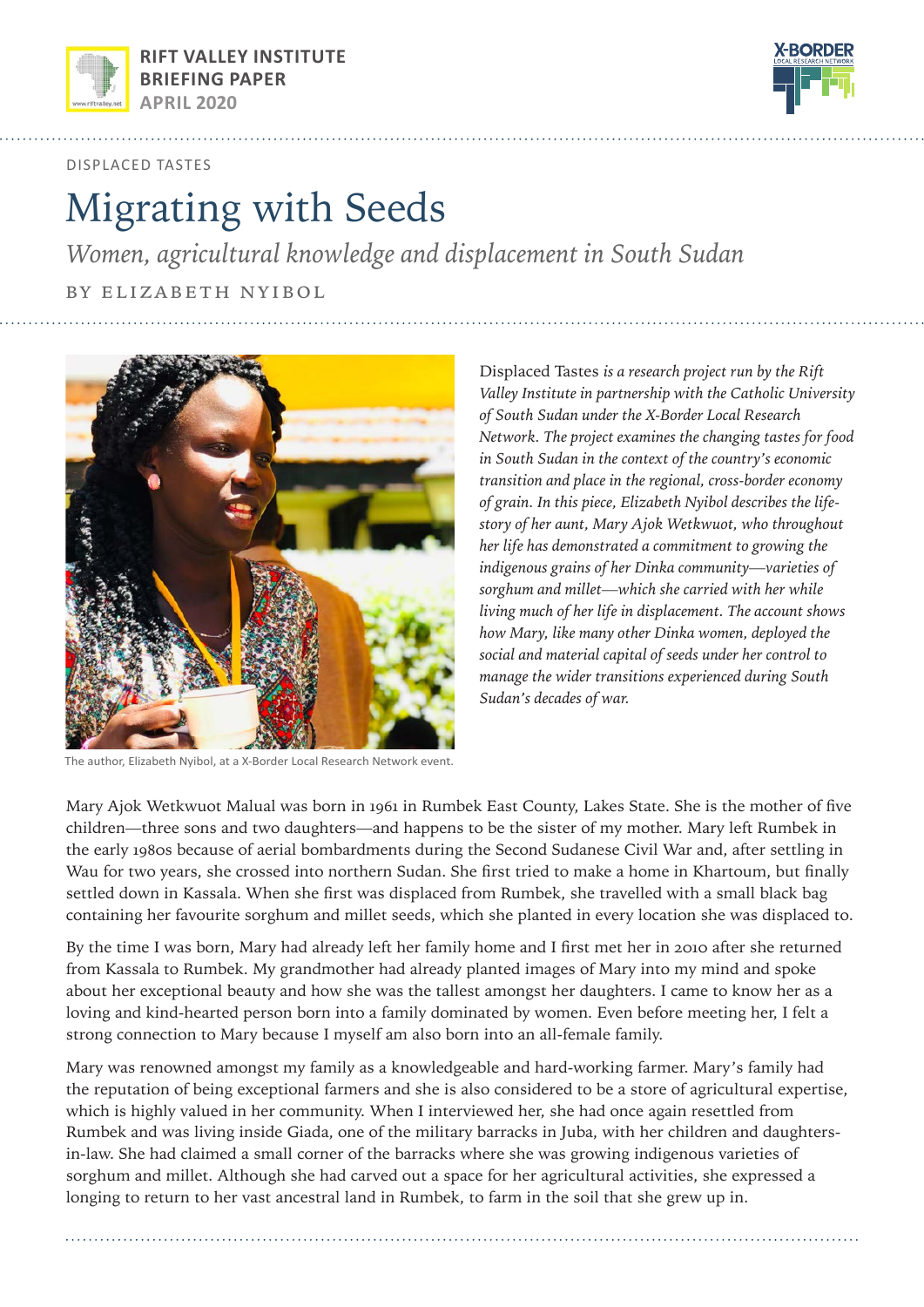## **Transferring seed knowledge across generations**

Women in Mary's Dinka community, play an important role in seed selection and cultivation. Women hold knowledge about crops that work for different levels of rain and under different climatic conditions. They are also responsible for storing and keeping seeds for the next agricultural season. Women make choices between short and long-maturing seeds and know which seeds are drought-resistant. Women carry the social responsibility to teach their young daughters how to differentiate between different seed varieties and how to select and keep seeds. They are also involved in harvesting, threshing and storing grains for daily consumption. Women pass on this knowledge to their daughters to carry to their new homes when they marry into their husband's family.

The role that women play in managing seed storage and knowledge is an old one, which is part of their responsibility to ensure food security. Mary's life story shows how despite episodes of displacement and migration, she carried this responsibility and transplanted both actual and metaphorical seeds in different locations to the benefit of her family and community.

#### **The gendered redistribution of seed knowledge**

Gendered divisions of labour differ between communities in South Sudan, but there are also significant differences within the same social groups depending on the composition of families. Mary comes from a female-dominated family. In such families men generally do not hold the same knowledge about seed selection and storage as women. In Mary's family, the elderly women took up the role of organizing cultivation, which is usually assumed by men. This is different in families that are dominated by men. In Dinka communities, these families work harder to cultivate every year so that they generate more surplus harvest. This is then exchanged for animals such as cows, goats and other livestock. The exchange of grains for cattle is necessary for these sister-less families to acquire the dowry needed to marry a wife.

Generally, brothers depend on their sisters' dowries. In all-male families this dependence on female family members for bridewealth is covered or supplemented by agricultural productivity, which allows families to purchase the cattle they need to build the dowry they provide to the family of the bride. Thus, they become learned in the process of selecting, storing and preparing seeds for cultivation. In a male-dominated family, the grandmothers and mothers pass on this agricultural knowledge to their sons before this otherwise female task is taken over by the young brides who marry into this family. These young men are sometimes called *abuot-bai*, which means someone who stays at home and who is not familiar with cattle camps.

Agricultural surplus has always been an important strategy for people to become more cattle-wealthy. Stephanie Beswick shows that cattle, which come into the ownership of families through the exchange of agricultural surplus (as opposed to dowries), are perceived as a 'more stable form of property'.<sup>1</sup> This is reflected by the names that are given to cows acquired in this way. For example, the names *nyankech*, which means the daughter of sorghum, and *riel pou*, meaning strong-hearted (reflecting the hard labour that went into creating the surplus), are often used. They remind the owner of the particular grains that were used to purchase the cow in question.

More recently, cattle that are bought by educated people through the salaries they earn from official employment are referred to as *nyangalam* (the daughter of the pen), symbolizing the value of education—a different trajectory through which people may acquire cattle-wealth. Sharon Hutchinson's work on sisterless families in Nuer areas bears out this observation. She argues that in the 1980s a distinction between the cattle of money and the cattle of girls emerged. In other words, a difference had become apparent between the use of cattle as dowry to procure girls as wives, and the use of cattle as a means of exchange for services and goods (cattle as money).<sup>2</sup>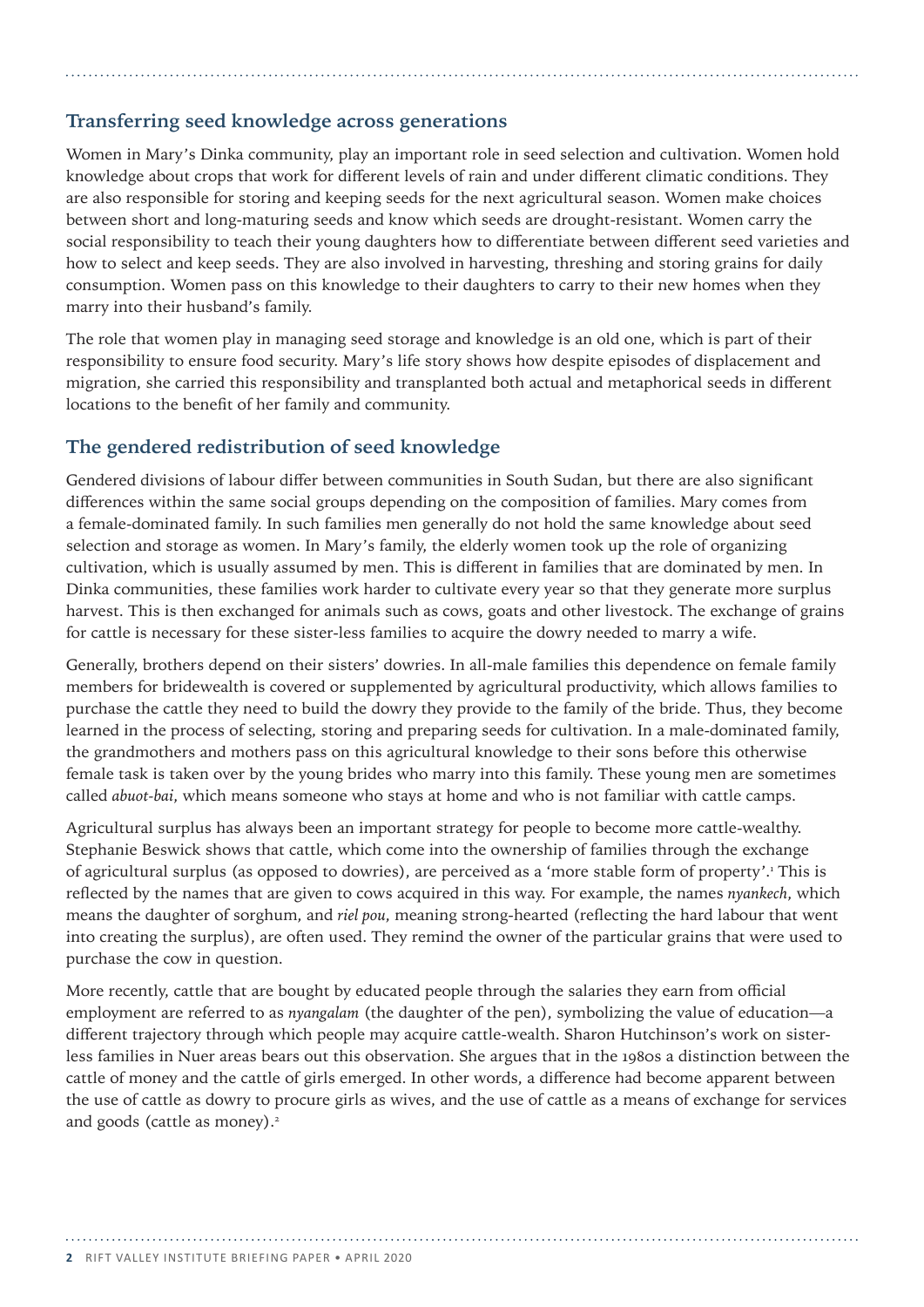## **Secrecy, seeds and displacement**

Traditionally, Dinka people stored grain in calabashes. These calabashes bear the name *apuor-koth*, or the calabash which holds the seeds for cultivation. These calabashes contained short-maturing seeds which helped people to settle quickly after displacement, as well as some long-maturing seeds to which people hold a strong moral attachment because they are used in different rituals.

New fashion styles, which began to emerge in the 1920s, allowed for new techniques of seed storage. During the British colonial period, Arab merchants brought black cloth (*alenth-chol*) to Dinka areas. Black cloth was one of the first things that Dinka people bought because black is considered to be secretive or inconspicuous. Traditionally, married Dinka women wore bark or leather skirts, or loincloths, and unmarried Dinka girls wore no clothes. In the old days, mothers sent daughters to the forest during their periods so that they would not be seen bleeding. Girls and women began to use this black cloth during periods to allow them to stay around the home and work normally instead of going to the forest and hiding from the public places where their domestic chores were performed.

Black cloth became intimately linked to agriculture when people began to store their valuable seeds in small pouches, strung with a cord, made from this imported black cloth.3 Calabashes did not entirely disappear from the landscape of seed storage, but people used the two methods of storage together. The *këëth-chol*  (black bags) were kept inside the calabashes, but when people were forced to leave their homes they would only grab the black bags and leave the calabashes behind. Calabashes are fragile and can break easily and cloths were considered to better preserve seeds (especially rare and favoured seeds). The black cloth also allowed people to carry seeds in a less conspicuous and visible way.

## **Sorghum and cattle-keeping**

Sorghum is one of the oldest crops in north-east Africa. It was once collected as a wild crop, and was probably domesticated around 10,000 years ago, by people speaking languages related to the Nilotic ones of today. Sorghum cultivation probably helped in the development of the agro-pastoralist system—it was the highly successful mix of cattle-keeping and cultivation that likely helped ancient peoples expand food production and population size.4

Botanists divide up different varieties of sorghum into different 'races'—something bigger than a strain, and smaller than a subspecies. The distribution of these races tells us a lot about the migration of seeds and of people in the history of the region. Two of the basic races of sorghum are *Sorghum bicolor bicolor* and *Sorghum bicolor caudatum*. *Sorghum bicolor bicolor*, a sweet-stalk variety, has the widest geographical distribution, which suggests it is the oldest variety.

South Sudanese strains of these sorghum races have not been classified, and the words used to describe them come from many languages. Travelling with seeds is a very old story. What we do not yet know is whether it was women who were in the past responsible for carrying seeds, or what techniques of storage and transportation were used. But there is some evidence that South Sudanese cultures link sorghum cultivation to women. For example, a proverb of the Nilotic-speaking Jie people says: 'Sorghum is the cattle of women.'5

## **Sorghum and Dinka rituals**

Despite their perceived preoccupation with cattle, grain continues to hold a central position in Dinka pastoralist communities. One of the most favoured sorghums grown by the Dinka is known as *kech* and is unique to the groupings living in the former Lakes State. *Kech* is a nutritious, flavourful, satisfying sorghum and not only has an important caloric value and is consumed daily, but also figures significantly in rituals, involving both raw and cooked preparations. *Kech* is grown as part of the cattle economy and wherever Dinka people live the two cannot be separated because they are an integral part of their lived history. *Kech* is used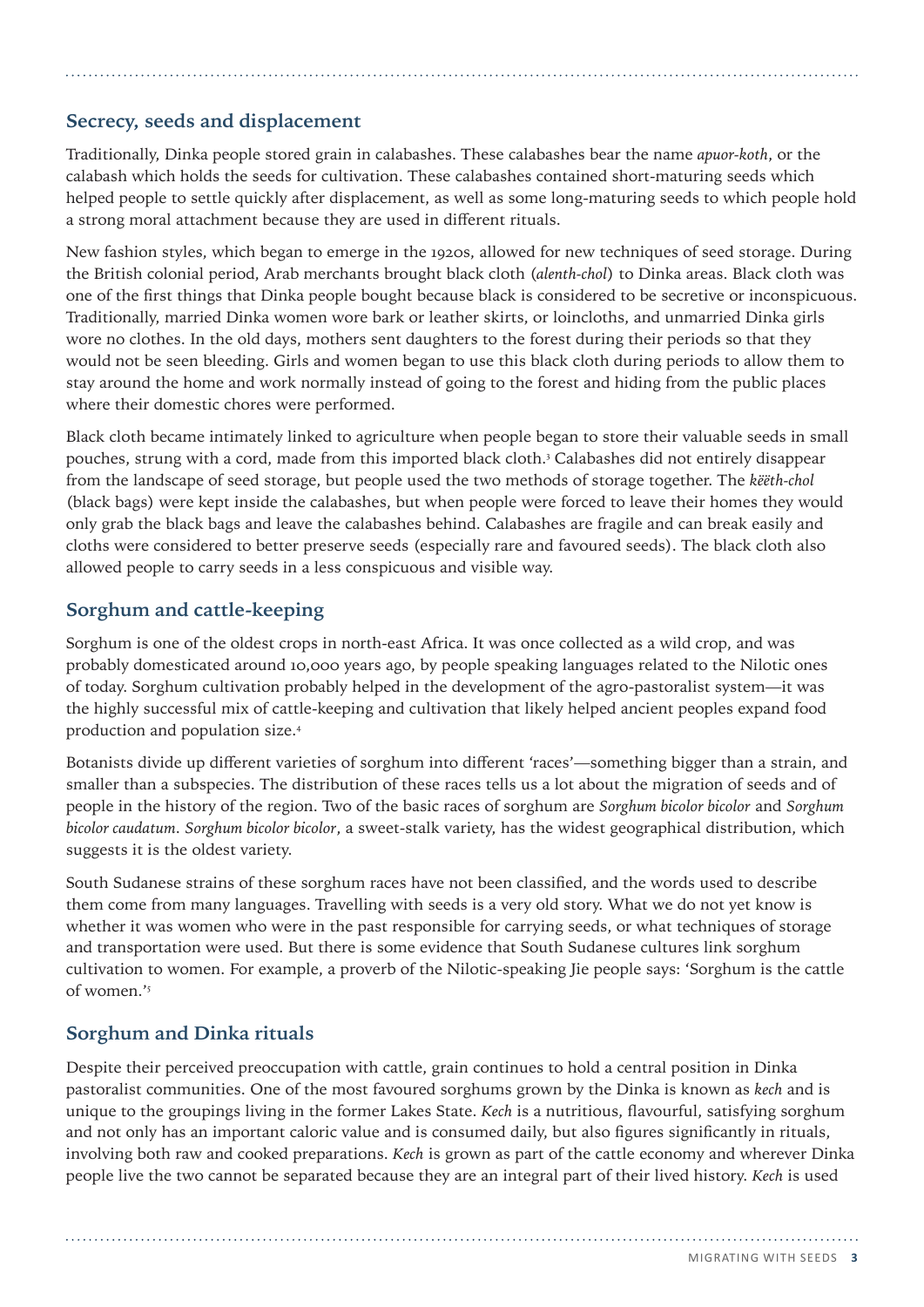to make *wal wal*—a parboiled or parfried sorghum cous-cous—which can be eaten or cooked easily far from home, for example in cattle camps.

*Kech* also plays an important role in Dinka ceremonies connected with marriage and the birth of children. *Aweir-piu* is a ritual that is performed to officially introduce the bridegroom to the family of the bride and allow him to eat in her house. Raw *kech*, *awuou* and other seeds are put in milk and placed in the mouth of the bridegroom. *Kech* flour is used to cook *cuin,* a thick porridge, and is eaten with milk or any other sauce.

*Cheek meth* is a naming ceremony of a new-born child in which *cuin amok hoong*, or thick porridge cooked with ghee is preferred. *Cheek diet* is a special celebration organized after the birth of twins. Long-maturing white *kech*—*laywaya—*is put in the mouth of the gathered elders and family. People are asked to spit it out and distribute it around the compound for birds to eat. This is based on the belief that twins are the cousins of birds because birds, unlike people, usually lay two eggs.

All the varieties of *kech* under grey (*lou*), or white (*mabor*), coloured grains are used for *muoot ajoon*, or the first shaving of the hair of the baby, which happens three months after birth. The family of the newborn baby invites all the family members, relatives, friends and neighbours to attend this ceremony and the older women take the lead. They come to the home of the newborn and prepare the white beverages. Younger women are asked to prepare *kech* flour. The older women will do the shaving. They are believed to be pure, lucky and expert in shaving off the hair from the newborn baby, and also blessing him or her to start a new life and be a successful child. *Laywaya* grains are used to ask God or smaller divinities for forgiveness in a storm. When there is heavy rain, old women throw white grains into the storm to calm it down.

There are interesting parallels in the role of *kech* during displacement—a different kind of storm in the lives of many South Sudanese people. Mary, my aunt, learned how to travel with her favourite seeds and was able to continue to grow these indigenous grains and use them to continue to perform these significant rituals in exile.



Sorghum for sale in a market in Juba.

## **Migrating with seeds**

When the civil war with Khartoum began in 1983, and Dinka areas were subjected to aerial bombardments, people migrated from their homes and sometimes took grains in their *këëth-chol*—the little black cloth bags with them. Mary fled from Rumbek to Wau with *kech*, or sorghum and *awuou*, millet. She had a strong moral

**4** rift valley institute briefing paper • april 2020